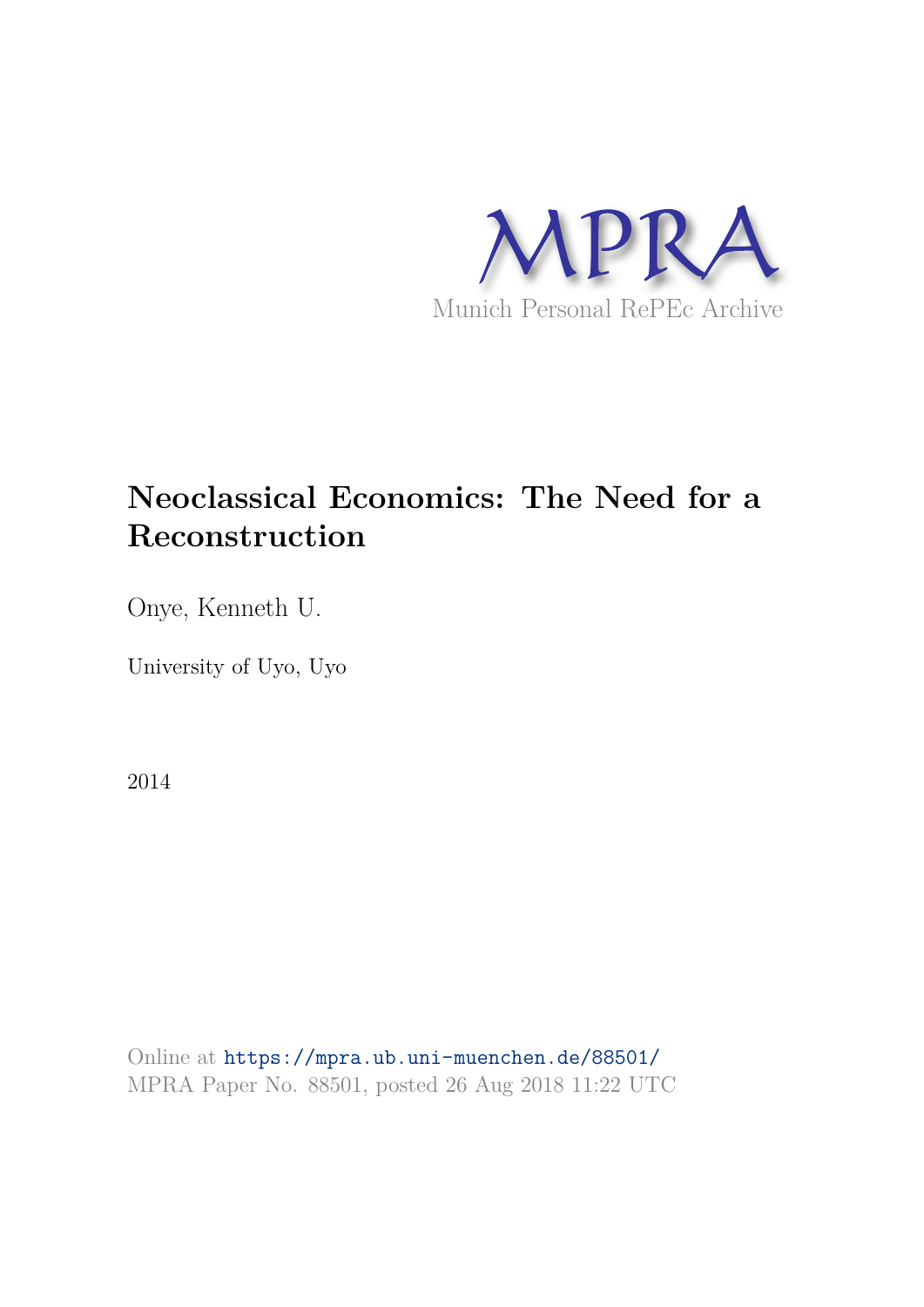## **NEOCLASICAL ECONOMICS: THE NEED FOR A RECONSTRUCTION**

*Kenneth U. Onye*  Department of Economics, Faculty of Social Sciences P.M.B 1017 Uyo, Akwa-Ibom State, Nigeria [kennethonye@yahoo.com](mailto:kennethonye@yahoo.com) +2348085957279

### **Abstract**

This paper examines the case being made by the Real World Economics Movement (RWEM) against the prevailing mainstream economics, including the lack of realism in the teaching of economics resulting from uncontrolled formulation and use of abstract mathematical models that lack empirical validity, the lack of pluralism of approach to economic inquiry, and the basic matter of upside-down application of mathematics in economics. It undertakes a critical examination of the key message and major proposals of RWEM, and goes on to show how they can be harnessed to enhance our understanding and explanation of economic realities. The paper draws attention to the fact that neoclassical economic theories has been inhibited by its ahistorical approach to economic inquiry and abstract formalistic methodology which has made it provide very limited understanding of the complex real world economic phenomena. It, therefore, calls for fundamental reform – in the content, structure and delivery – of economics curricula that universities currently offer and teach students.

Popular Quote: *Neoclassical economics with its ahistorical approach to economic inquiry and narrow band formalistic methodology brainwashes successive generation of students into viewing economic reality exclusively through its concepts that almost always misrepresent or veil the world.*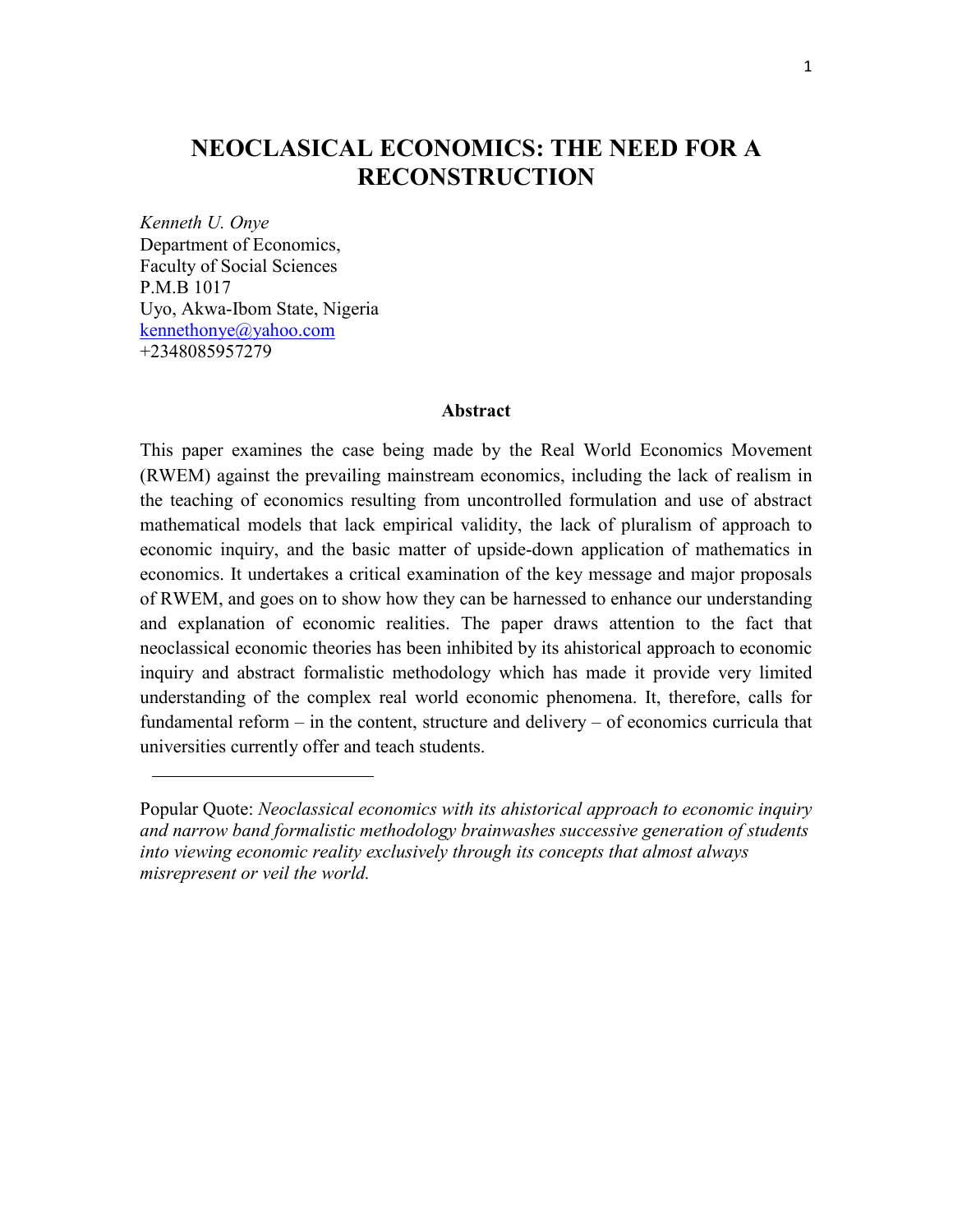#### **1. Introduction**

 $\overline{\phantom{a}}$ 

Economic theories – the general and scientifically acceptable explanation of economic phenomena – do not represent the world as it is but simplify the explanation of the real world by highlighting certain aspects of it while leaving others in the dark. In the 19<sup>th</sup> century, this type of situation preoccupied the philosophy of science. However, mainstream economic theories address a different kind of situation: one where it has managed to sideline and suppress other theories<sup>1</sup> that would explain some of the many facets of real world economic phenomena that it leaves in the dark. This is the position of neo-liberalism<sup>2</sup>. Neoclassical economists, rather than use their theories as a tool in the pursuit of knowledge, have made it the required viewpoint to explain all economic phenomena at all times, and in all places and circumstances. Thus, as Stiglitz (1998) rightly observes, economics has suffered 'a triumph of ideology<sup>3</sup> over science'.

Today the state of our subject is so pitifully deplorable that economics as it is currently taught in most Universities around the world neither explains contemporary reality nor provides a framework for critical thinking, reflection or innovation. *Why has this happened?* Some people, including members of economics profession, have managed to hijack the subject and have been using it for instrumental purposes or functions (Galbraith 1958; Galbraith 1987), i.e., to serve their self-interest or enable them project and protect their ideological position, with the result that in the teaching of economics that is currently offered only one approach to economic inquiry, that is to say neoclassical tradition, is presented to students. Students are denied the opportunity of critical and reflective thinking that wide or broad spectrum of analytical viewpoints offer through other traditions such as Marxian, Austrian, Sraffian, Old Institutionalism, New

 $^{1}$  As we see in Fullbrook (2004), 'it may be the case that two theories highlight the same aspects of some corner of reality but offer different conclusions'.

 $^{2}$  Neo-liberalism was an economic philosophy that emerged among European liberal scholars in the 1930s to avoid repeating the Great Depression of the 1930s which was mostly blamed on the economic policy of classical liberalism. It was an attempt to trace a so-called 'middle way' between the conflicting philosophies of classical liberalism and collective central planning. It advocates support for economic liberalization, privatization, free trade, open markets, deregulation and reduction in government spending in order to enhance the role of the private sector in the economy.

<sup>&</sup>lt;sup>3</sup> As Akpakpan (2014, Ph.D class discussions) rightly notes, neoclassical economics is 'an ideology', 'a capitalist ideology', dressed up in the language of a science.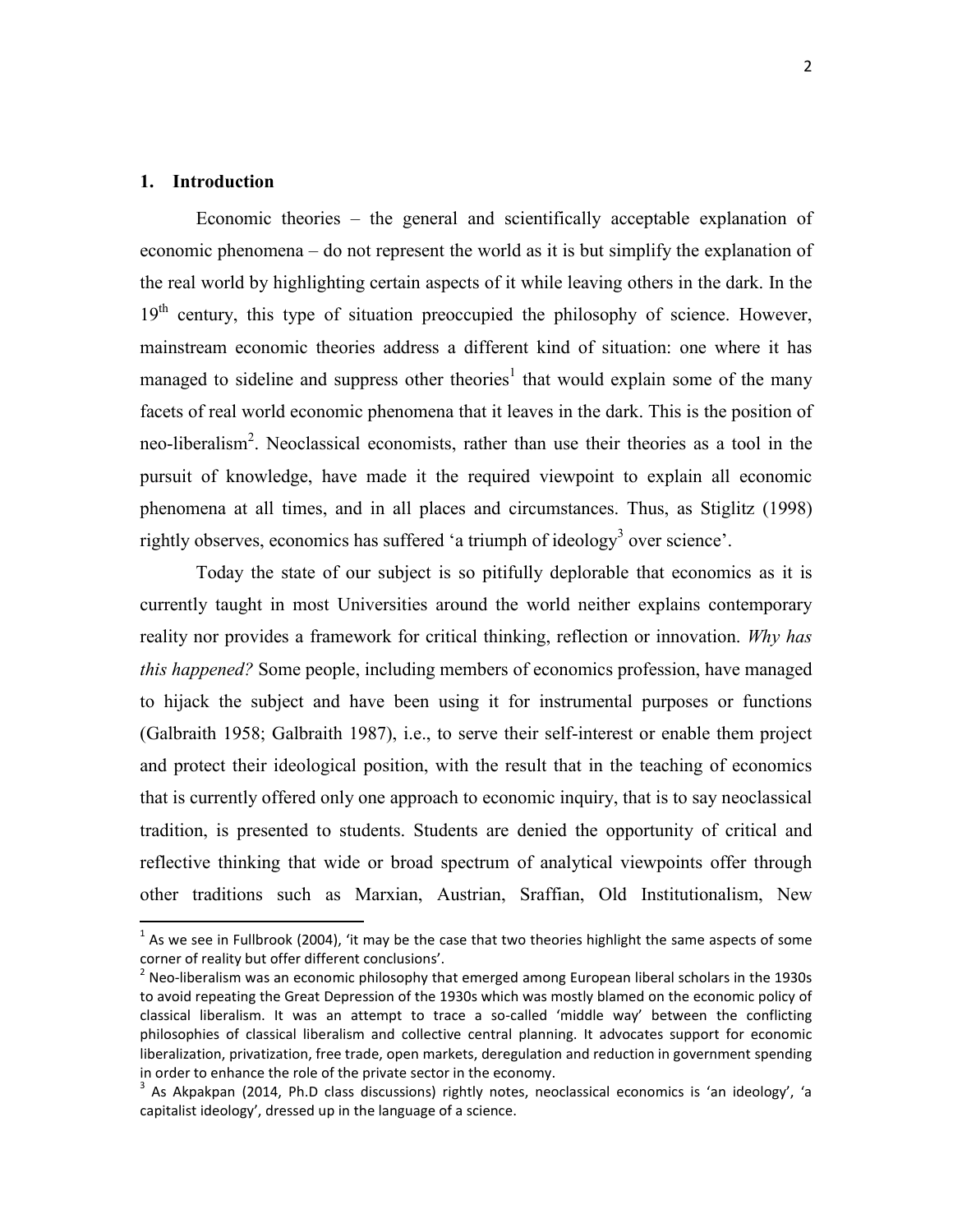Institutionalism, Post Keynesianism as well as the better insight and understanding of economic phenomena that expanded methods of conducting inquiries (case studies, discourse analysis and participant observation) avails. This scenario has resulted in crisis in the profession, i.e., the failure of neoclassical theories, a situation where the mainstream economic theories has continually failed to explain or predict economic crises as evidenced in its inability to predict the 2001 Argentina's debt crisis, the 2007/2009 American subprime meltdown (financial crisis), and the 2009 European debt messor even explain these crises after they had occurred not to talk of proffer solutions to them (Fullbrook 2003; Beker 2013).

Here lies the need to rescue the profession from imminent collapse, namely, the need to reform economics curriculum. The call for reform started in June 2000 when a group of French economics students, under the name *real world economics movement<sup>4</sup>* (RWEM), launched a petition calling for reform of their economics curricula; they wish to "escape from imaginary worlds", they opposed "uncontrolled use of mathematics", and called for "pluralism of approaches in economics". The effect of their petition was overwhelming. The French minister for education, Jack Lang, set up a reform committee, presided by Paul Fitoussi, president of the 'Observatoire francais des conjontures' (OFCE) which, in its final report, recommended sweeping reforms in the teaching of economics, both content-wise and structurally. In June 2001, 27 Ph.D students from Cambridge University launched a parallel petition calling for the "Opening Up Economics<sup>5</sup><sup>3</sup>. Their petition was signed by more than 600 economist including renowned academics as Mark Blang, James K. Galbraith, Geoffrey M. Hodgson, Kurt W. Rithschild, Warren Samuels and Bruno S. Frey. Two months later, i.e., in August 2001, another petition was launched in Kansas City, United States, the so-called Kansa City Proposal. This international open letter called on economists all over the world to

1

<sup>&</sup>lt;sup>4</sup> The Real World Economics Movement (RWEM) was called Post-Autistic Economics Movement (PAEM) when it was formed in 2000. The term 'autism' is a bio-medical term that connotes a lack of communication. Criticisms about the use of the term in economics led to a change in the name of the movement from post-autistic economics movement (PAEM) to real world economics movement (RWEM). 5 By "**Opening Up Economics**", the 27 embattled economics Ph.D student at Cambridge University mean becoming mindful of the limitations of the "competing approaches to understanding economic phenomena", of learning their domain of applicability", and of using "the best methods for the question at hand" rather than " restricting research done in economics to that based on one approach only" (see 'A Proposal for Reform of Economics by French Students', 2001)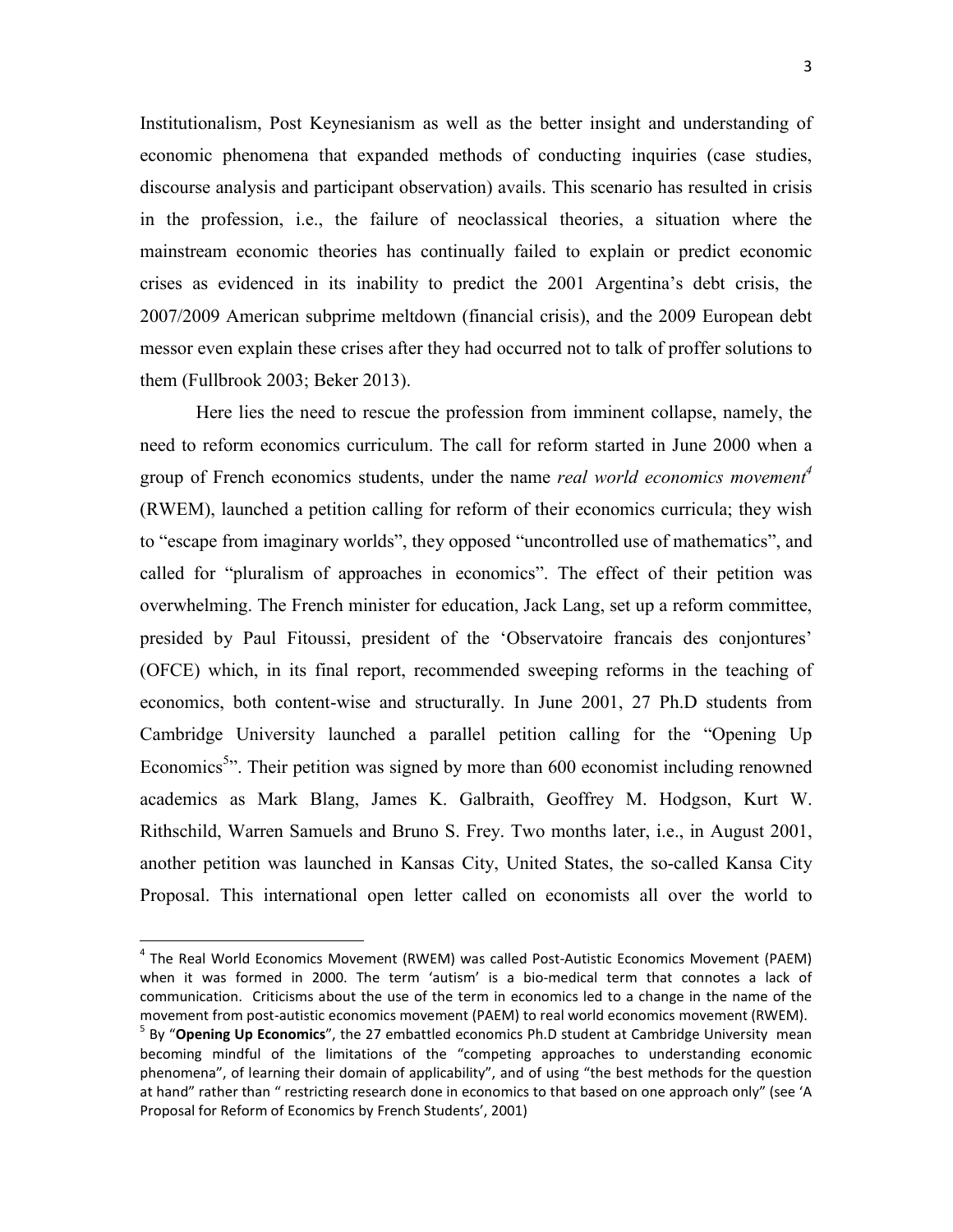overcome the rigid conceptions of human behavior that sees man as a rational economic optimizer, to take account of methodological, historical and cultural issues in their inquiry, and to engage in interdisciplinary dialogue. In March 2003 economics students at Harvard University launched their own petition, demanding from its economics department an introductory course that would provide them with wide spectrum of analytical views and balance, and that would 'not only teach students the accepted modes of thinking, but also challenge students to think critically and deeply about conventional truths.' In June 2003, the world conference of International Confederation of Associations for Pluralism in Economics (ICAPE), together with over forty collaborating associations, was held in Kansas City. Efforts at rescuing our subject have been ongoing since then.

Given the preceding perspective on international call for rescue of economics – the call for reform and total overhaul of the narrowband economics curriculum, i.e., neoclassical economics curriculum that most universities around the world currently offer and teach students– this paper sets out to examine the case being made by the Real World Economics Movement (RWEM) against the prevailing mainstream<sup>6</sup> economics, their central message and key proposals. The balance of the paper is as follows. Section 2 discusses the case being by Real World Economics Movement against neoclassical economics. Section 3 presents a critical review of the key message and major proposals of the RWEM while section 4 concludes the paper.

#### **2. The Case Being Made by RWEM against Neoclassical Economics**

**.** 

● Lack of Realism in Economics Teaching through Uncontrolled Formulation and Use of Abstract Models that lack empirical validity: In the opening page of their petition for reform of economics program, the French students wished to escape from imaginary worlds. In their words,

"Most of us have chosen to study economics so as to acquire a deep understanding of the economic phenomena with which the citizens of today are confronted. But the teaching that is offered, that is to say for the

 $^6$  Neoclassical economics is called mainstream economics because it has been so successful in sidelining other approaches (Fullbrook, 2004:1)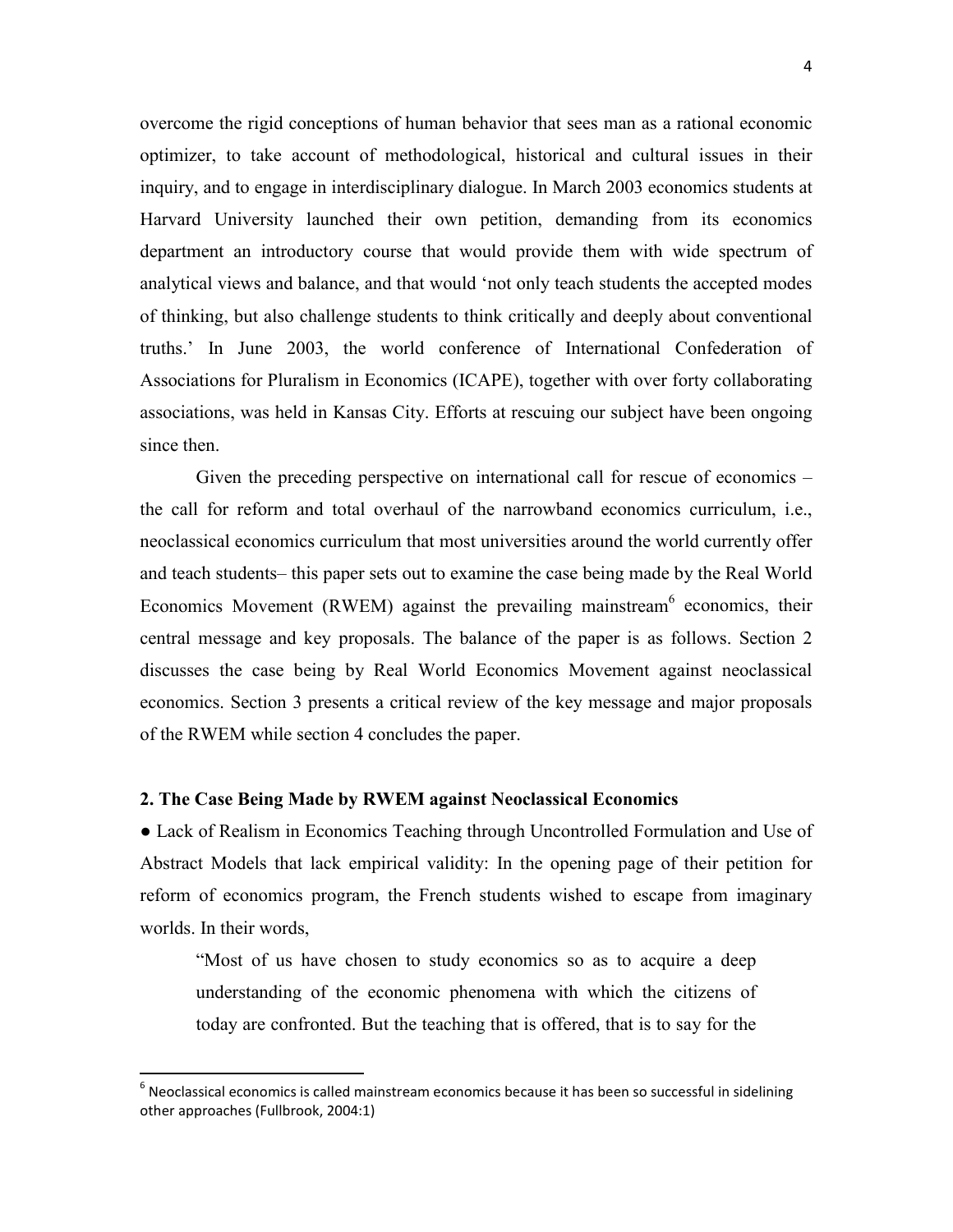most part neoclassical theory or approaches derived from it, does not generally answer this expectation. Indeed, even when the theories legitimately detaches itself from contingencies in the first instance, it rarely carries out the necessary return to the facts … Furthermore, this gap in the teaching, this disregard for concrete realities, poses an enormous problem for those who would like to render themselves useful to economic and social actors." (Open Letter from French Students, 2001).

The objection here is not to the use of mathematics at all  $-$  or even to the formalization<sup>7</sup>(mathematization) of economics. The objection is rather to the misuse that has been made of mathematics in economics – and in particular to the way it has been used to give a pseudo-scientific façade to a body of theories, i.e., neoclassical economic theories, that cannot meet any of the empirical tests of validity (correspondence, comprehensive and parsimony tests) by which a science is distinguished from crude ideology or mere superstition (Eichner 1983: 517).

Through continual construction and use of abstract models, the neoclassical economists have increasingly made their theories – which their models are supposed to test – progressively irrelevant to understanding economic reality. What has been responsible for this tragedy? Many factors have also contributed to it. First, as Fullbrook

 $\overline{\phantom{a}}$ 

**<sup>7</sup> It has been said that neoclassical economists resorted to increased formalization of their theories due mainly to: (i) Ricardian Vice, i.e., the increased ascendency of those trained in mathematics at the expense of those trained in more historical methods which reinforced the long standing desire of economists for purely deductive modes of analysis. We can see this playing out in Nigerian Economic Society (NES) where membership is open – even to Engineers, Physicists and mathematicians (ii) their inability to empirically validate any of the four basic elements or theoretical constructs that form the core of the neoclassical microeconomics, namely, the Indifference curve theory of consumer demand, the 'Isoquant' that form the starting point of neoclassical theory of production, the marginal productivity theory that forms the basis of neoclassical theory of income distribution and the assumption of positively sloped supply curve. To effectively contain the threat to the established way of thinking posed by Keynesian revolutions, Hicks-Hansen and more definitely Samuelson reformulated the Keynesian ideas in such a way that, taking the form of the IS-LM framework, it could serve as the macroeconomic counterpart of the older neoclassical microeconomic theory now transformed along neo-Walrasian lines. Today the two major theoretical constructs of neoclassical macroeconomics, namely, Hicks-Hansen's IS-LM theory and the Philips curve like their microeconomic counterpart, still lack empirical validity. They have failed to pass the test of correspondence, comprehensiveness and parsimony which are the sufficient conditions for empirical test of validity; the coherence test (of internal consistency) of a theory being merely the necessary condition for validity of a theory (Eichner, 1983).**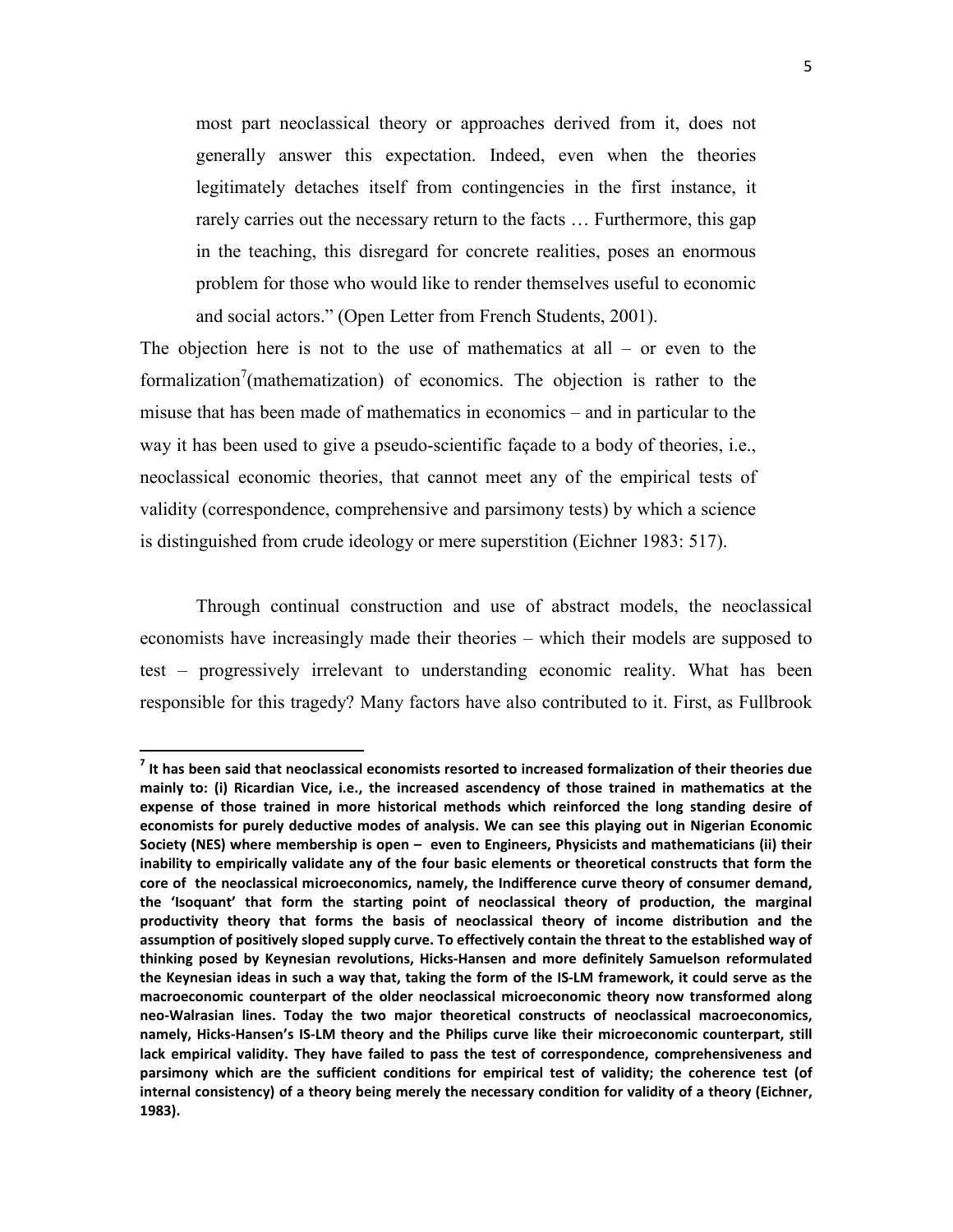(2004) notes, neoclassical economists have as a group committed themselves to believing that all one needs for an exact science is mathematics, and never mind about whether the symbols used refer quantitatively to the real world. What they began as an addiction has now become a habit and to preserve their illusions, neoclassical economists have found it necessary to isolate themselves from non-neoclassicists. Second, because today's economies have drastically changed<sup>8</sup> from those of the  $19<sup>th</sup>$  century for which neoclassical economics was invented to describe, neoclassical theories and approaches derived from it can only explain very small proportion of today's economic realities, leaving more and more of it in the dark for students permitted only the neoclassical viewpoint.

● Upside-Down Science through Wrong Application of Mathematics: Neoclassical economics and approaches derived from it have increasing made itself an upside-down science through wrong application of mathematics. This tragedy is rooted in the original foundation textbooks of neoclassical economics, namely, the works of Walras and Jevons, where the doctrine of upside-down science was explicitly and prescriptively spelled out. As we see in Fullbrook (2013), there are two ways in which mathematics can be used in relation to an object of inquiry. One is to find or invent a mathematics that is isomorphic to, i.e., that fits, the structure and processes of the object of inquiry. This is the proper and scientific use of mathematics. Isaac Newton's project of creating classical mechanics, for instance, was impeded until he invented a mathematics that was isomorphic to the structure he was identifying in the real-world. Another way, but wrong way, of applying mathematics or formalism is to make some assumptions regarding the elements or combination of elements of one's object of inquiry so as to make it isomorphic to a particular mathematics. This of course is upside-down science; an approach that is common in neoclassical economics.

 Through uncontrolled use and treatment of mathematics as an end in itself, the neoclassical economists have increasingly formalized their theories and, again, made their theories increasingly irrelevant to understanding economic realities. According to the French students, 'The instrumental use of mathematics appears necessary. But resort

 $\overline{\phantom{a}}$ 

 $^8$  Today's economies and the societies in which they are embedded have progressively changed as new aspects of economic realities emerge. These include economically induced environmental disasters, rising inequality, corporate globalization and consumer societies, among others.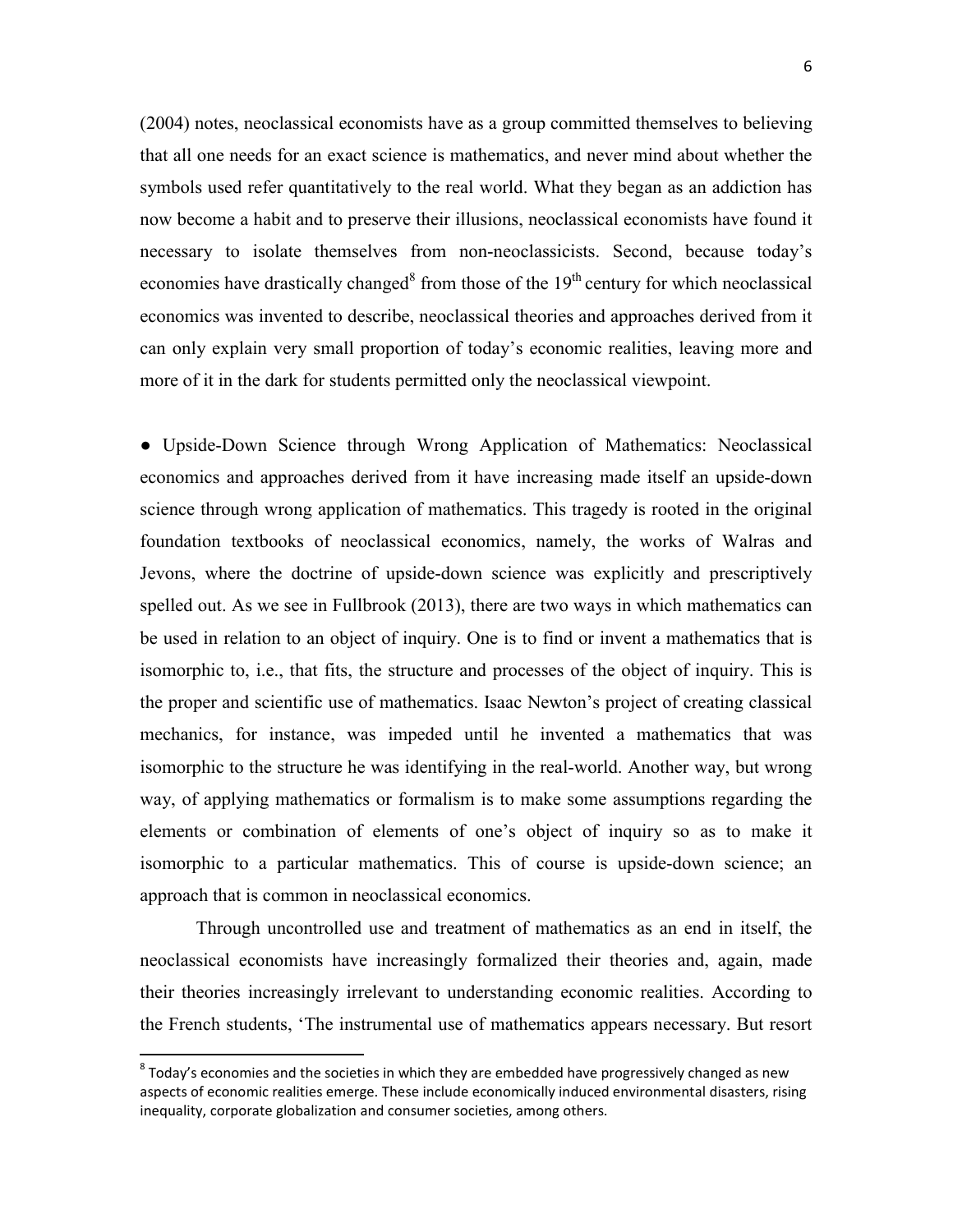to mathematical formalization when it is not an instrument but rather an end in itself, leads to true schizophrenia in relation to the real world.'

• Lack of Pluralism of Approaches in Economics: As has been noted, out of all the approaches to economic questions that exist, only the neoclassical tradition is generally presented to students. In order to preserve this tradition and continuously suppress other approaches, neoclassical economists have: (i) increasingly managed to block the employment of non-neoclassical economists in University economics departments; (ii) deny 'non-believers' opportunities to publish in professional journals; (iii) narrowed economics curricula that universities offer students; and (iv) even banished economic history and history of economic thought from the university curriculum, these being the places where the students might be exposed to non-neoclassical ideas.

#### **3. A Critical Review of the Key Message and major Proposals of the RWEM**

Because real world economics movement is not about trying to replace mainstream economics with another partial truth, but rather opening up economics for free scientific inquiry, it outlines certain key proposals for reconstruction of economics in order to save the profession from imminent collapse. This section discusses the key message of RWEM and goes on to take a critical review of its key proposals.

#### **3.1 The Key Message**

 I wish to summarize the key message of the real world economics movement (RWEM) as follows:

*Because mainstream (neo-classical) economic theories has been inhibited by its ahistorical approach to economic inquiry and abstract formalistic methodology which have made it provide very limited understanding of the complex real world economic phenomena, there is need for fundamental reform – in the structure, content and delivery – of economics curricula that universities currently offer and teach students.* 

 Indeed, the narrow band methodological approach that neoclassical economics currently offer students hinders its capacity to generate truly pragmatic and realistic policy prescription. A responsible and effective economics is one that sees human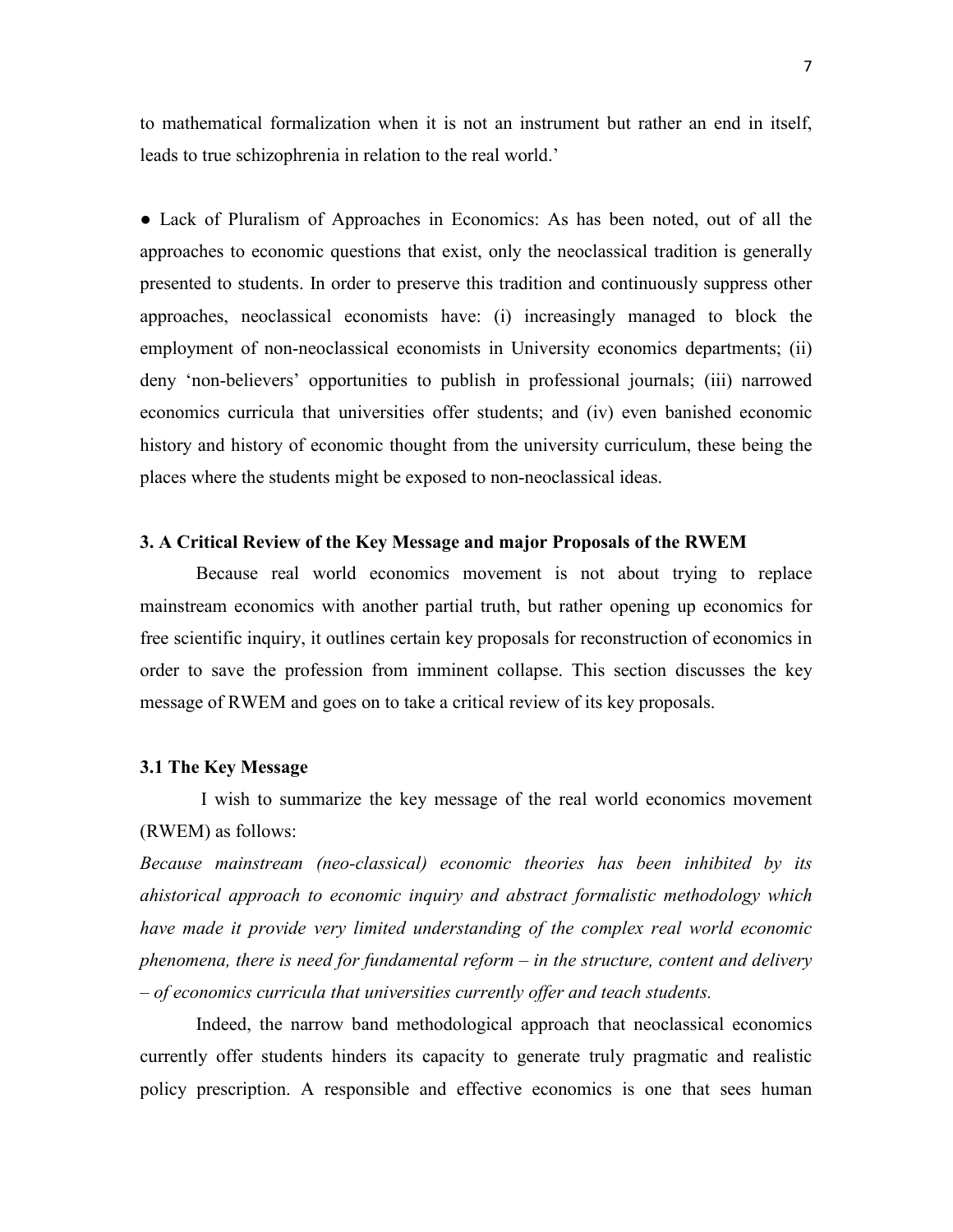behavior from a broad perspective and encourages critical and reflective thinking. Most urgently, approach to economic inquiry and analysis must be expanded.

#### **3.2 The Major Proposals**

Arising from the meeting of seventy-five students, researchers and professors from twenty-two nations in Kansas City, USA, the so-called Kansas Proposal – eight proposals were made in their petition for reform of economics. This section presents a critical examination of these eight proposals.

● A Broader Conception of Human Behaviour: As the Kansas Proposal suggests, the definition of economic man as an autonomous rational optimizer is too narrow and does not allow for the roles of other determinants such as instinct, habit formation and gender, class and other social factors in shaping the economic psychology of social agents. *I think that most skeptics, including defenders of the status quo, would agree with me that man is all too obvious not an autonomous rational optimizer. The usual argumentative gambit of supporters of mainstream viewpoint is that this assumption is used to clarify what a*  rational outcome would be so that we better understand where man deviates. But as the *French students rightly observe in the opening paragraph of their petition, neoclassical economic theories rarely carry out the necessary return to the facts even when it legitimately detaches itself from contingencies in the first instance.* 

●Recognition of the Role of Culture: Because economic activities, like other social phenomenon, are necessarily embedded in the culture which shape and guide human behaviours, the students and their professor are right to call for recognition of the role of culture in the analysis of human behaviour.

●Consideration of History: Economic reality is dynamic rather than static. As economists, we must investigate how and why things change over time and space. Neoclassical Economists have banished History of Economic Thought from universities' curricula because this is where students have the opportunity of being exposed to alternative viewpoints.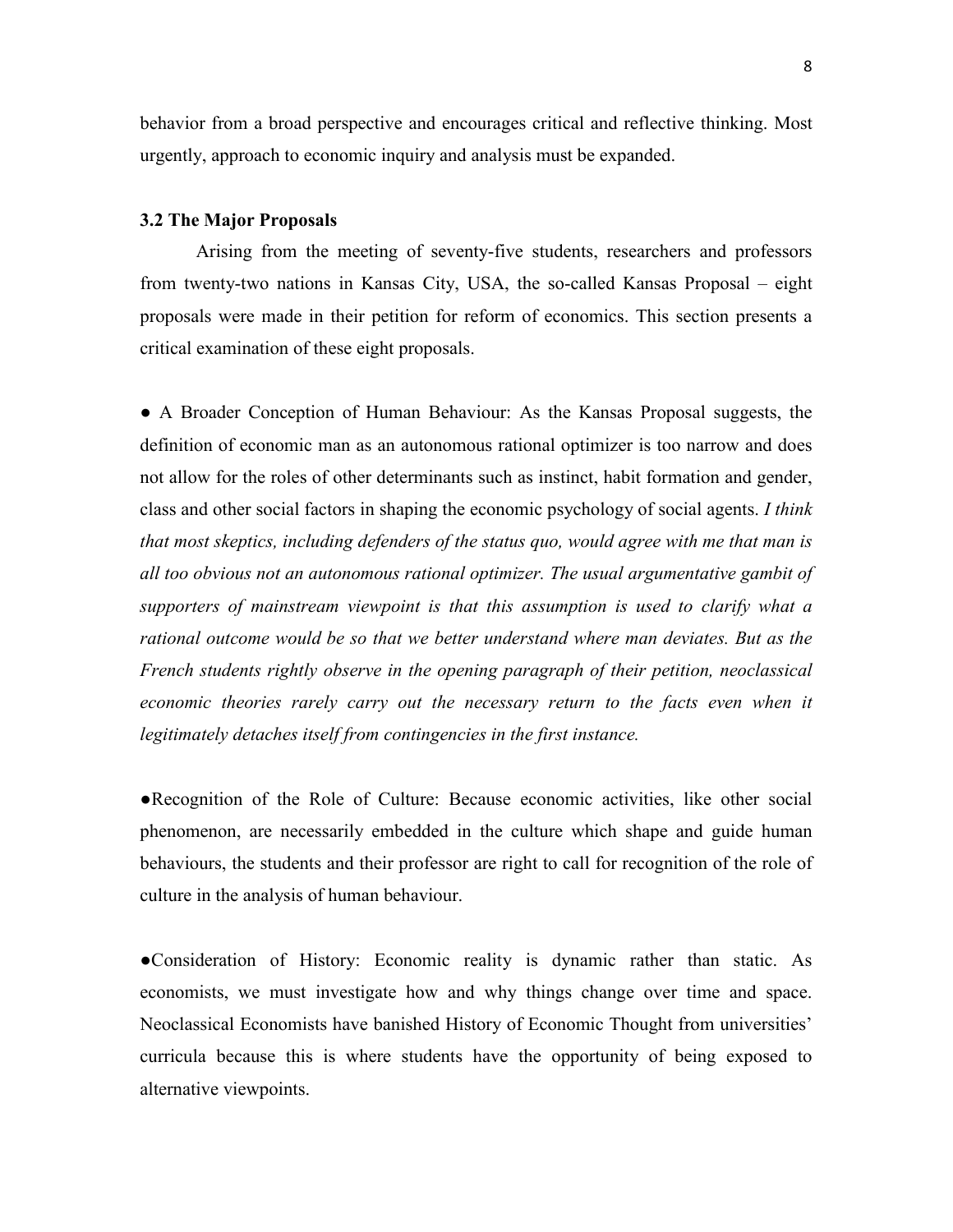●A New Theory of Knowledge: The students and their professors argue that the positive versus normative dichotomy which has traditionally been used in the social science is problematic. The fact-value distinction can be transcended by the recognition that the investigator's values are inescapably involved in scientific inquiry and in making scientific statements, whether consciously or not. This acknowledgement enables a more sophisticated assessment of knowledge claims.

My comment here is that the students are partly right and partly wrong. They are right in recognizing that a dichotomy exists. But they are wrong in saying that the investigator's values are inescapably involved in scientific inquiry and in making scientific statements, whether consciously or not. Investigators are not necessarily condemned to bring in a value judgment in all areas of economic inquiry. In certain areas of economic inquiry such as Cost-Benefit Analysis and Welfare Economics, the positivenormative distinction may not be obvious in that the economist must bring in his personal judgment in valuing, say, intangibles like amenities and convenience. But for defender of the status quo, neoclassical economists, to deny that a positive-normative dichotomy exist is derailing because it has been argued, for instance, that it is not up to the economist to say whether or not the distribution of income is fair or unfair or to make any judgment about income distribution<sup>9</sup>. As we see in (Akpakpan 1999:350), what is important is to show that normative statements are not testable in the way that positive statements are. It is also important for the investigator to be objective or unbiased. For instance, the investigator should clearly distinguish those implications of his finding(s) (conclusions) that are based purely on positive-economics analysis from those conclusions that are based on a value judgment.

● Empirical Grounding: According to the students and their professors, more efforts must be made to substantiate theoretical claims with empirical evidence. The tendency to

**.** 

<sup>&</sup>lt;sup>9</sup> After David Ricardo had completed his analysis of distribution of the Wealth of the Nation among workers, land owners and entrepreneur (later described by Karl Marx as capitalist) in which he concluded that from the ways things were, worker are bound to remain in perpetual misery, Mill (1948), in response to Ricardo analysis, concluded that in matters of distribution the law of the land, i.e., government, must come in (also see Ricardo 1717, Archived).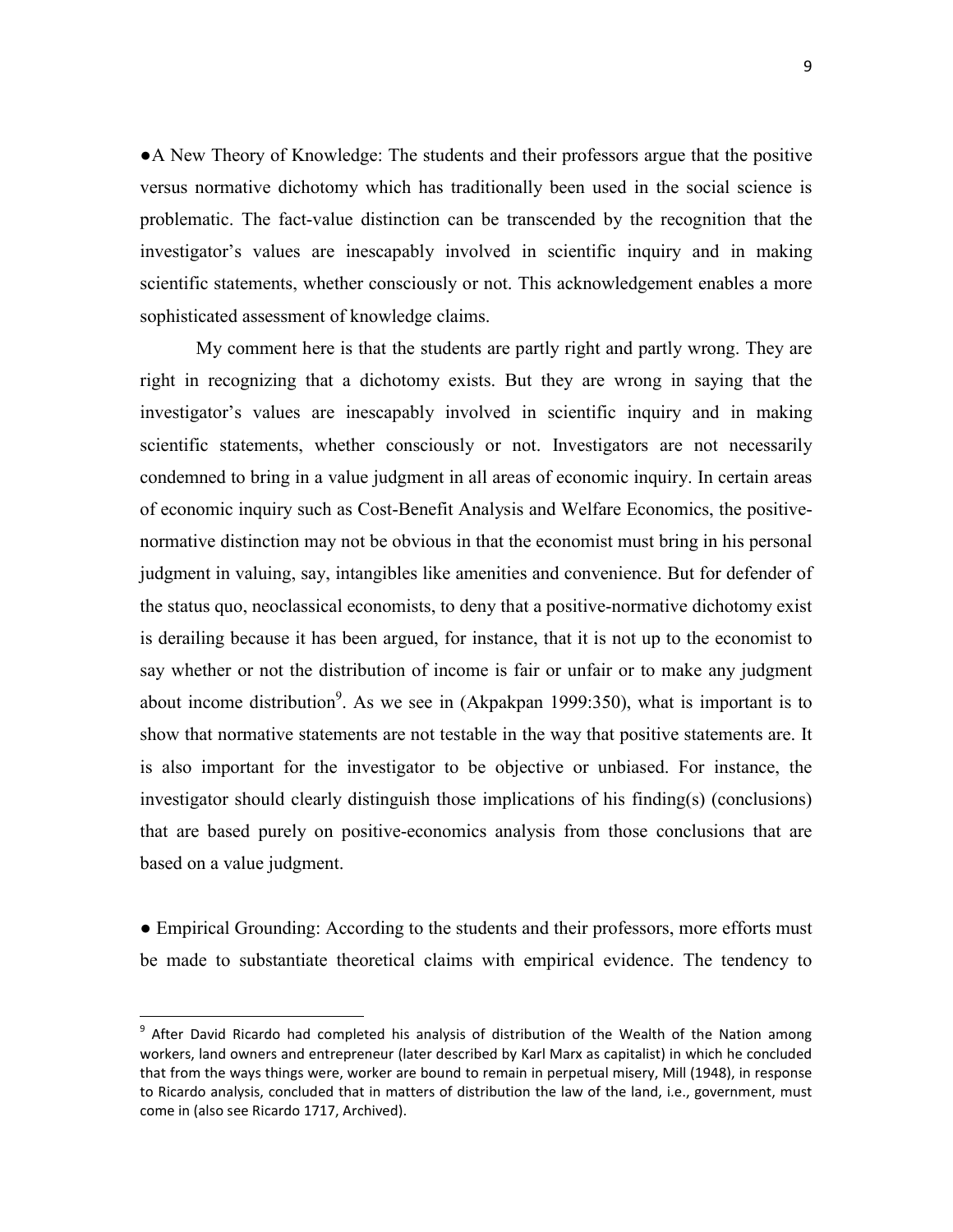privilege theoretical tenets in the teaching of economics without reference to empirical observation cultivates doubts about the realism of such explanations.

 My comments here are as follows. Going back to the issue of history of methodology in economics, that is to say, the procedure by which contributors to economic ideas and theories arrived at their idea, it can be seen that bulk of neoclassical economic theories were developed from deductive reasoning. Because deductive reasoning entail making certain general statements (assumptions or hypotheses) and following certain rules of logic to deduce specific conclusion; its conclusion can only be 'true' and 'realistic' if the assumptions are 'true' and 'realistic'. Again, because most theories of neoclassical economics are based on unrealistic assumptions, it is important that these theories are tested with facts. From the methodological standpoint of verificationism, a theory or hypothesis is scientific if and only if its prediction is, at least in principle, empirically verifiable. But neoclassical economists have built an immunizing strategy or wall against their theories (Blaug 1983). They have promoted a movement from a ' $19<sup>th</sup>$  Century methodological standpoint' called 'Verificationism' to a ' $20<sup>th</sup>$ Century methodological standpoint' called 'Falsificationism'. With these immunizing strategies built around their theories, neoclassical economists have made their theories almost always impossible to falsify.

• Expanded Methods: Again, It is all too obvious that procedures such as case studies, participant observation and discourse analysis should not be sidelined, but recognized as legitimate means of acquiring and analyzing data alongside econometrics and formal modeling. As the students and their professors rightly note, observation of phenomena from different vantage points using various data-gathering techniques may offer new insights into phenomena and enhance our understanding of them.

● Interdisciplinary Dialogue: According to the students and their professors, economists should be aware of diverse schools of thought within economics, and should be aware of developments in other disciplines, particularly the social sciences.

 My Comment: Here truly a question of political economy approach is raised which, according to Akpakpan (1999:352): (i) considers the history of the problem being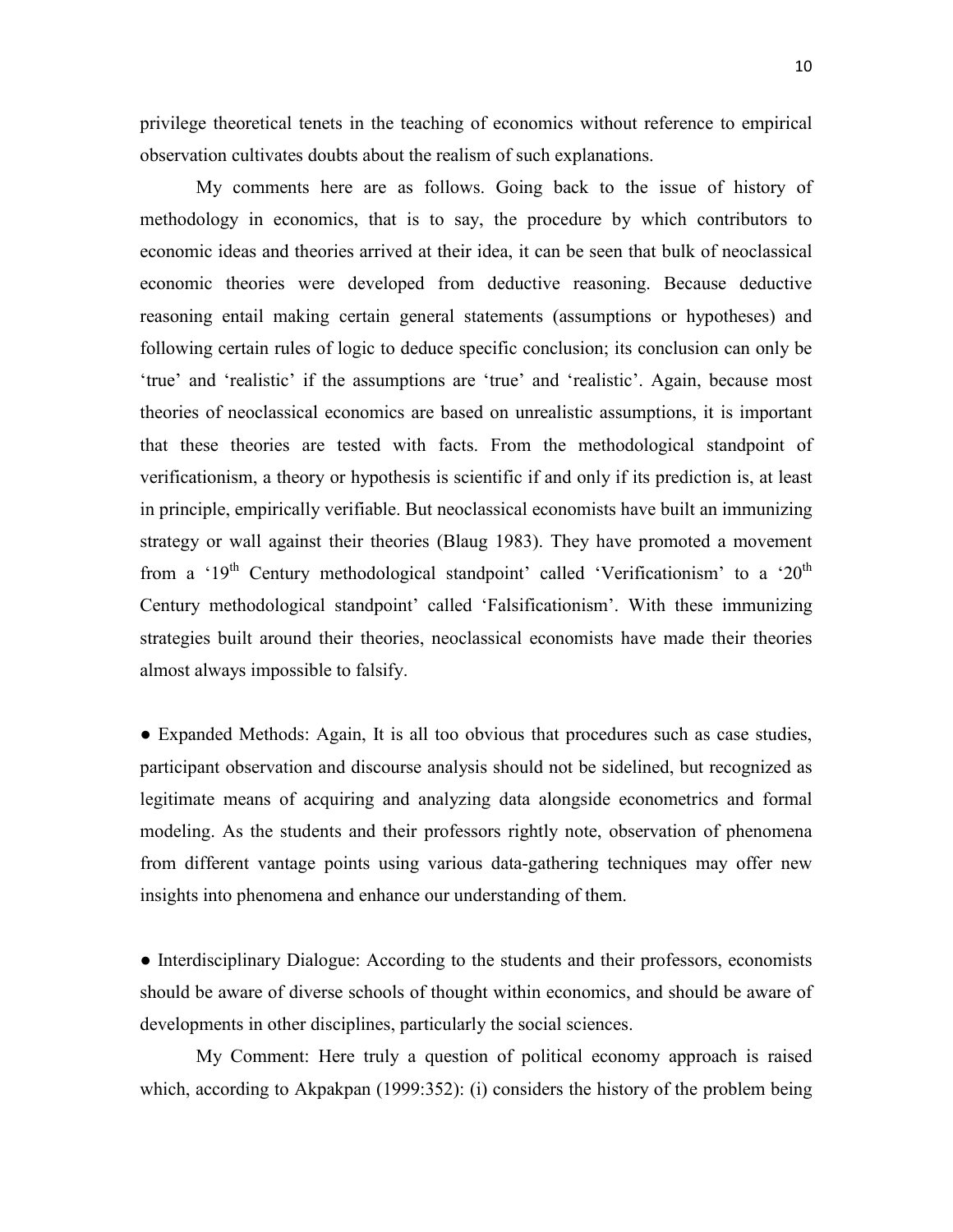studied; (ii) takes into account the influences of non-economic factors on the problem; and (iii) does not rely exclusively on only one particular technique of analysis but chooses a technique according to the nature of the problem being studied. *Neoclassical economics with its ahistorical approach to economic inquiry and narrowband formalistic methodology brainwashes successive generation of students into viewing economic reality exclusively through its concepts that almost always misrepresent or veil the world.* 

### **4. Recommendations and Conclusions**

This paper has shown, with clear analyses that the real world economics movement (RWEM) is not about replacing mainstream economics with another half-truth. There is, therefore, need to open up economics for free scientific inquiry where critical thinking rules instead of ideology. Most immediately, the economics curriculum that universities currently offer and teach students must be reformed (both in structure and content). Such a reform must entail expansion of approach to economic inquiry, recognition of the role of history of economic thought and quelling of the tide of unwarranted construction, study and use of abstract mathematical that cannot help us proffer solutions to economic questions. The reform has already started in some universities around the world. The time to intensify efforts is now.